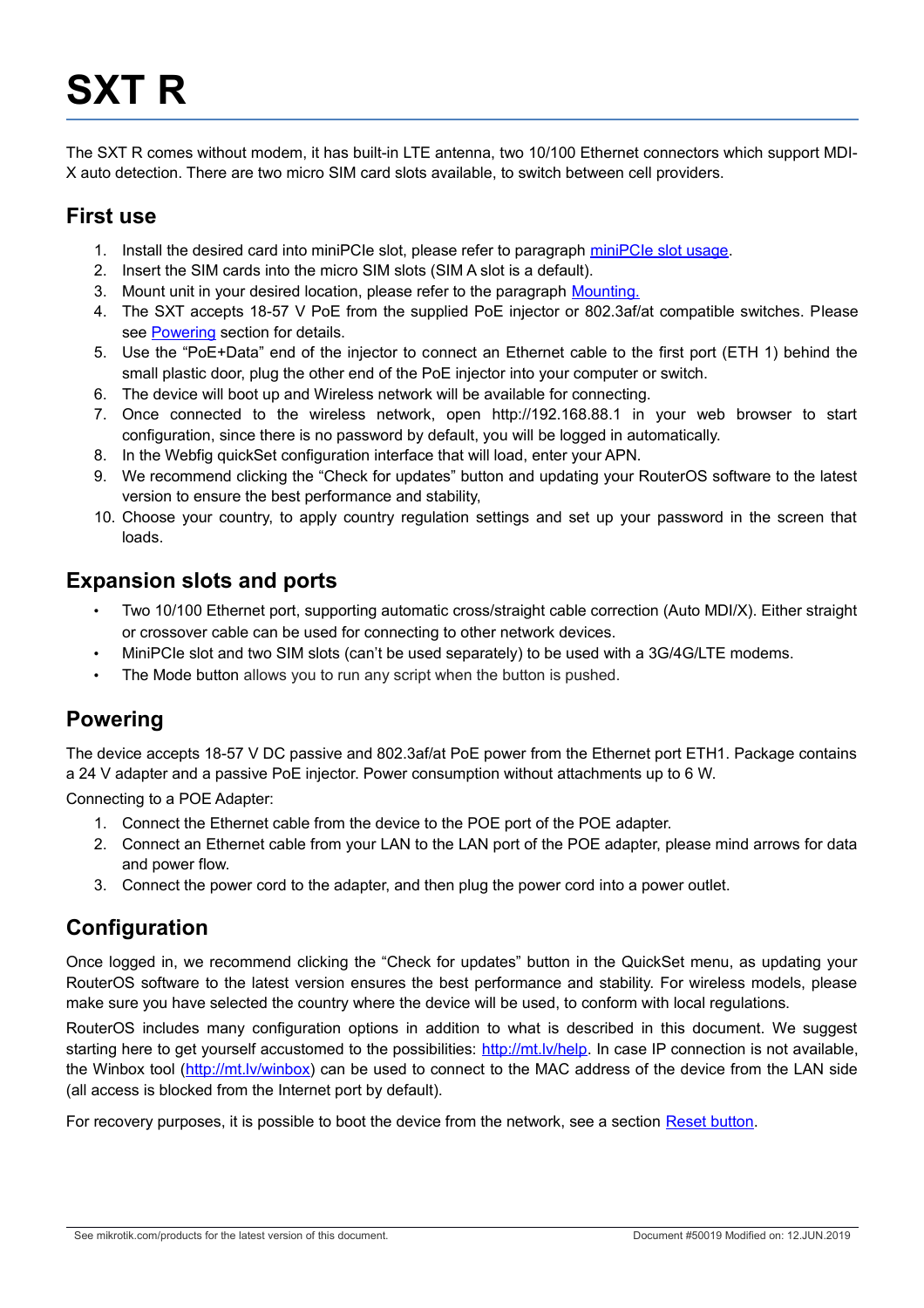# <span id="page-1-0"></span>**MiniPCIe slot usage**

This SXT version is without factory modem installed. In order to install the module you will need to remove plastic top and withdraw PCB plate from the bottom case. Installing a miniPCIe module should be done by a qualified person, please follow safety precautions when handling electrical equipment:



- 1. Use a wrist grounding strap when unpacking and working with electrical components to avoid electrical discharge (ESD) damage.
- 2. Removing top cover, insert plastic tool in one of the six holes, turn slightly to the side and twitch carefully to slightly release the cover from holding into the place.
- 3. Continue to work around until all of the clamps are released.
- 4. Remove the top cover by lifting it up.
- 5. You will access the upper side of PCB and antenna, remove two black soft pads to access PCB holders.
- 6. Push both plastic holders to opposite sides to release PCB board from its position.
- 7. Remove PCB board, carefully lift it up and place on the anti-static mat.
- 8. Locate the miniPCIe slot on the bottom of the PCB and remove two factory attached screws.
- 9. Attach provided a thick thermal pad to the card.
- 10. Install the card into miniPCIe slot so that the thermal pad is between PCB and card.
- 11. Secure card in place using previously removed two screws.
- 12. Attach the grey uFL connector to the MAIN antenna connector of the modem, attach the black cable to the secondary (or AUX) connector. Use silicone type rubber to secure wiring in place.
- 13. Attach a thinner thermal pad to the top of the card.
- 14. Reassembly in back order.

After you have reinserted the device into the case, slide in the SIM cards from your mobile operator into the SIM slots, with the chips facing down. The slot accepts miniSIM (2FF). The device will be ready for mounting.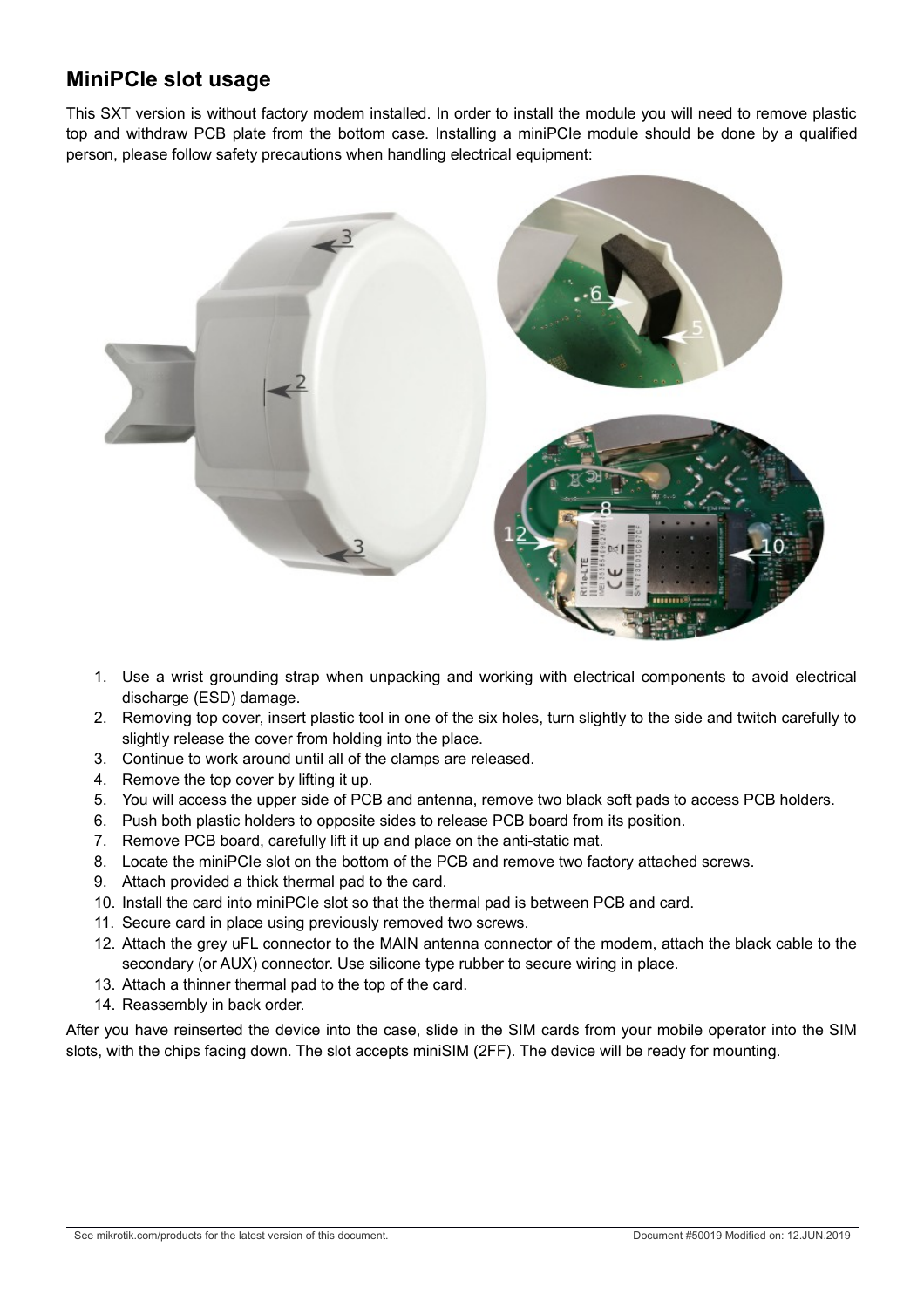# <span id="page-2-0"></span>**Mounting**

SXT designed to be mounted on the pole, the package includes mounting bracket and steel clamp.



- 1. With the clip pointed forward, slide the mounting bracket into the rail on the bottom of the case, until the clip clicks into place.
- 2. Guide the clamp through the opening in the bracket.
- 3. Attach the unit to a pole, with the Ethernet port pointing downward.
- 4. Use a PH2 screwdriver to tighten the rings when alignment is complete.
- 5. Fix the Ethernet cable to the pole using zip ties, less than one meter from the unit, to avoid the cable being pulled out of the port.
- 6. Check mounting angle and positioning.

When mounting outdoors, please ensure that any cable openings are directed downwards. Use POE injector and proper grounding, this device has specially designed grounding connector under the port cover. Recommended using Cat5/6 cable. The IP rating scale for this device is IP54.

The SXT device has a sliding door, behind which the Ethernet ports and the reset buttons are located. This door can be also secured shut with a screw in the provided screw hole.

When using both Ethernet ports, make sure to cut a wider cable opening in the plastic door. You can use pliers to tear out the plastic piece that is protecting the cable opening. When closing the plastic door, make sure to apply pressure, until it "clicks" into place.

*Mounting and configuration of this device should be done by a qualified person.*

# **Grounding**

The installation infrastructure (towers and masts), as well as the router itself, must be properly grounded. The device includes a grounding wire attachment screw behind the case door. Attach your grounding wire to the grounding screw, then attach the other end of the grounding wire to the grounded mast. This is to substantially reduce the risk of ESD and lightning damage.

# **LED indicators**

- Power LED indicates that the unit is receiving power in the ETH1 port.
- LTE LED indicates that the device is currently connected to a cellular tower.
- LTE Signal LEDs display the strength of the cellular signal.
- PoE LED indicates that the ETH2 port is currently powering another device with PoE.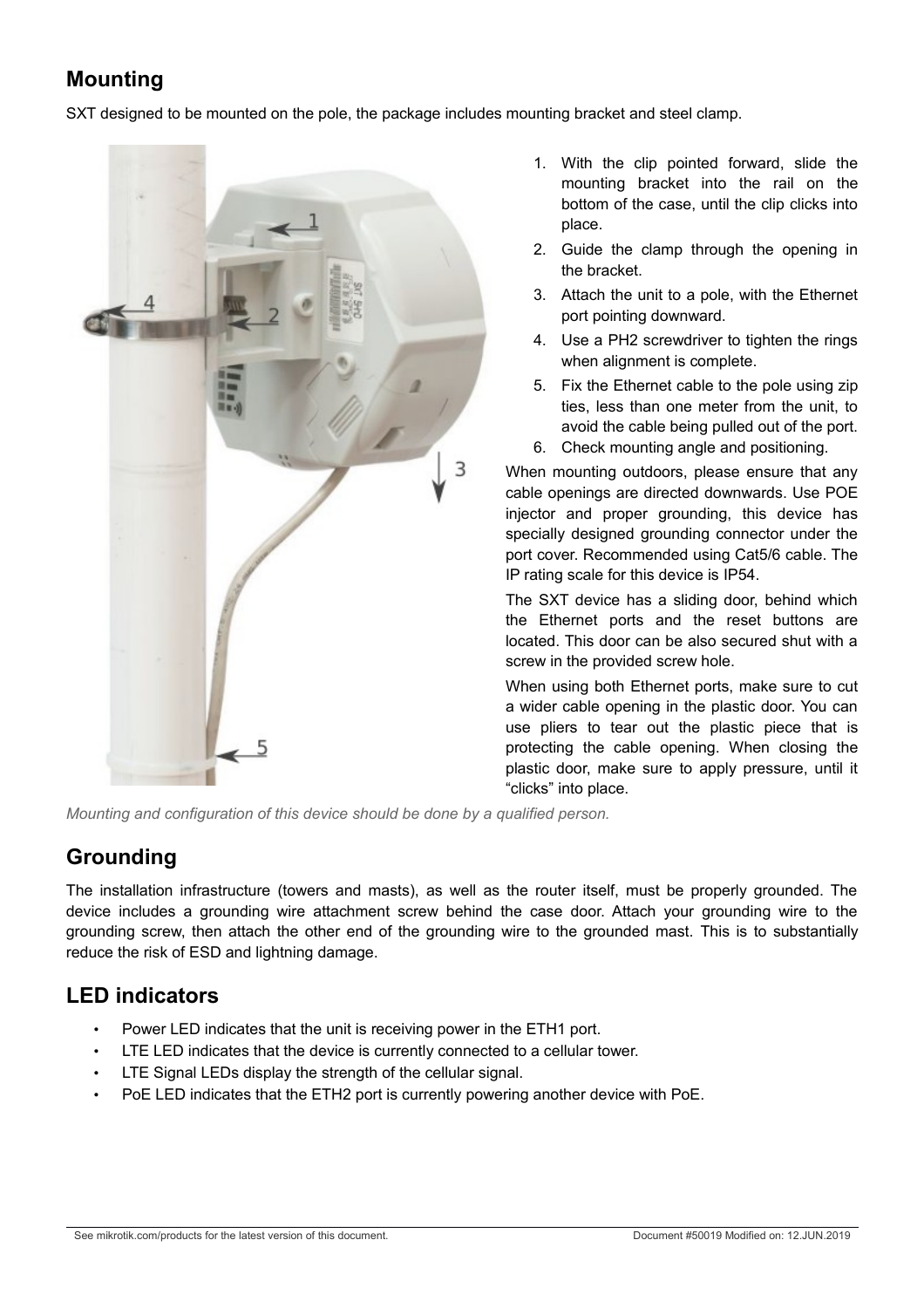# <span id="page-3-0"></span>**Reset button**

RouterBOOT reset button has the following functions. Press the button and apply the power, then:

- Release the button when a green LED starts flashing, to reset RouterOS configuration to defaults.
- Release the button when the LED turns solid green to clear all configuration and defaults.
- Release the button after LED is no longer lit (~20 seconds) to cause a device to look for Netinstall servers (required for reinstalling RouterOS over the network).

Regardless of the above option used, the system will load the backup RouterBOOT loader if the button is pressed before power is applied to the device. Useful for RouterBOOT debugging and recovery.

# **Mode button**

The action of the mode buttons can be configured from RouterOS software to execute any user-supplied RouterOS script. You can also disable this button. The mode button can be configured in RouterOS menu /system routerboard mode-button.

### **Accessories**

Package includes following accessories that comes with the device:

- DC ⎓ EU/US Switching Power Supply 24 V, 0.8 A, 19.2 W, 85.3%, VI, cable:150 cm Hor CMC.
- Hose Clamp SUS304 (Philips type ; clamping diameter range 35-70 mm).
- POE Injector with shielded connector.
- SXT5D mounting
- Elastic thermal pad, 25x40x3,2 mm (ziplock bag).

### **Specifications**

For more information about this product, specification and pictures please visit our web page: [https://mikrotik.com/product/sxt\\_r](https://mikrotik.com/product/sxt_r)

## **Operating system support**

The device supports RouterOS software version 6. The specific factory installed version number is indicated in the RouterOS menu /system resource. Other operating systems have not been tested.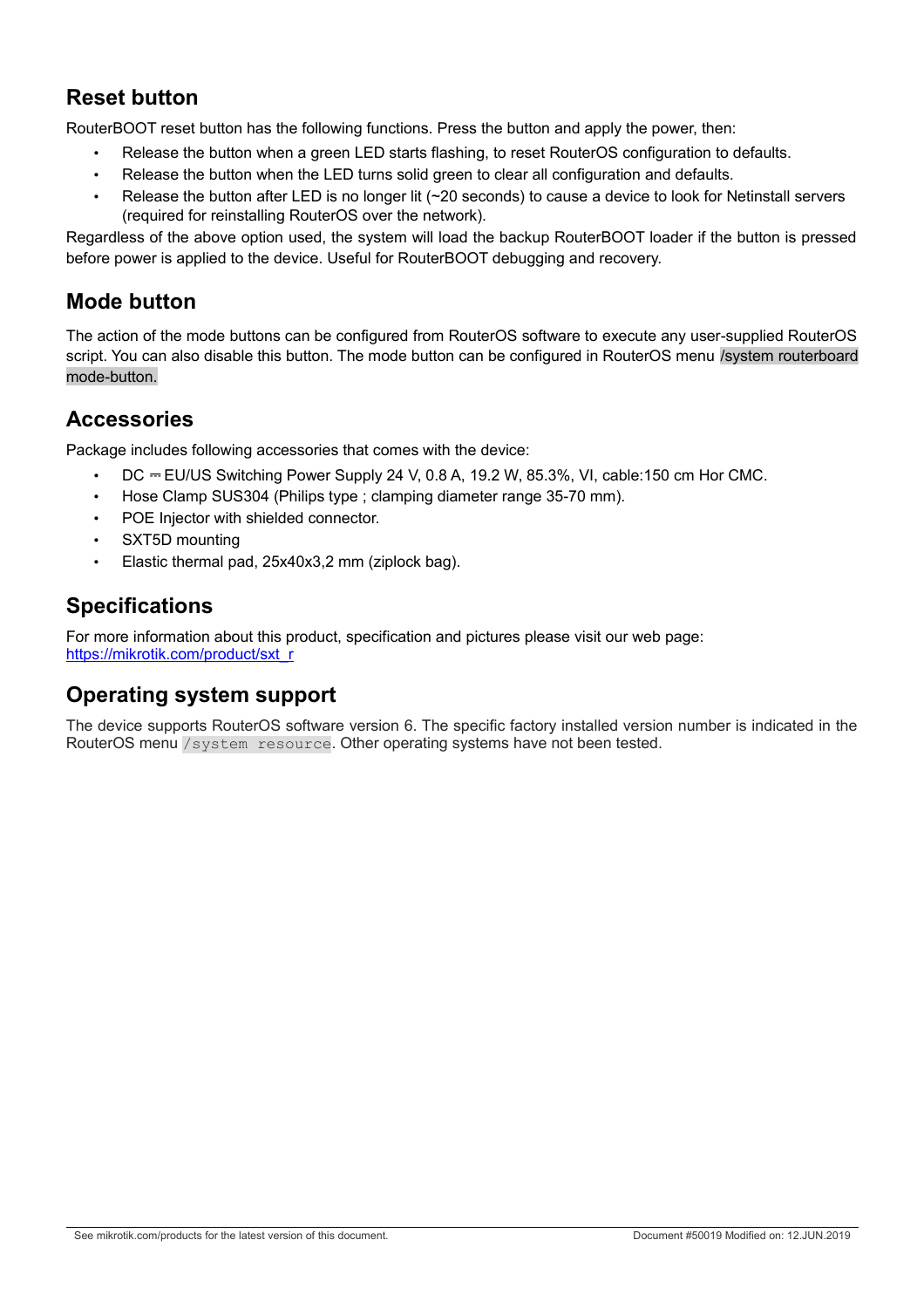# **Federal Communication Commission Interference Statement**

This equipment has been tested and found to comply with the limits for a Class B digital device, pursuant to Part 15 of the FCC Rules. These limits are designed to provide reasonable protection against harmful interference in a residential installation.



This equipment generates, uses and can radiate radio frequency energy and, if not installed and used in accordance with the instructions, may cause harmful interference to radio communications. However, there is no guarantee that interference will not occur in a particular installation. If this equipment does cause harmful interference to radio or television reception, which can be determined by turning the equipment off and on, the user is encouraged to try to correct the interference by one of the following measures:

- Reorient or relocate the receiving antenna.
- Increase the separation between the equipment and receiver.
- Connect the equipment into an outlet on a circuit different from that to which the receiver is connected.
- Consult the dealer or an experienced radio/TV technician for help.

FCC Caution: Any changes or modifications not expressly approved by the party responsible for compliance could void the user's authority to operate this equipment.

This device complies with Part 15 of the FCC Rules. Operation is subject to the following two conditions: (1) This device may not cause harmful interference, and (2) this device must accept any interference received, including interference that may cause undesired operation. This device and its antenna must not be co-located or operation in conjunction with any other antenna or transmitter.

IMPORTANT: Exposure to Radio Frequency Radiation.

This equipment complies with the FCC RF radiation exposure limits set forth for an uncontrolled environment. This equipment should be installed and operated with a minimum distance of 20 cm between the radiator and any part of your body.

#### **Industry Canada**

This device complies with Industry Canada licence-exempt RSS standard(s). Operation is subject to the following two conditions: (1) this device may not cause interference, and (2) this device must accept any interference, including interference that may cause undesired operation of the device.

Le présent appareil est conforme aux CNR d'Industrie Canada applicables aux appareils radio exempts de licence. L'exploitation est autorisée aux deux conditions suivantes : (1) l'appareil ne doit pas produire de brouillage, et (2) l'utilisateur de l'appareil doit accepter tout brouillage radioélectrique subi, même si le brouillage est susceptible d'en compromettre le fonctionnement.

IMPORTANT: Exposure to Radio Frequency Radiation.

This equipment complies with the IC radiation exposure limits set forth for an uncontrolled environment. This equipment should be installed and operated with a minimum distance of 20 cm between the radiator and any part of your body.

Cet équipement est conforme aux limites d'exposition au rayonnement IC définies pour un environnement non contrôlé. Cet équipement doit être installé et utilisé à une distance minimale de 20 cm entre le radiateur et toute partie de votre corps.

CAN ICES-3 (B)/NMB-3(B)FCC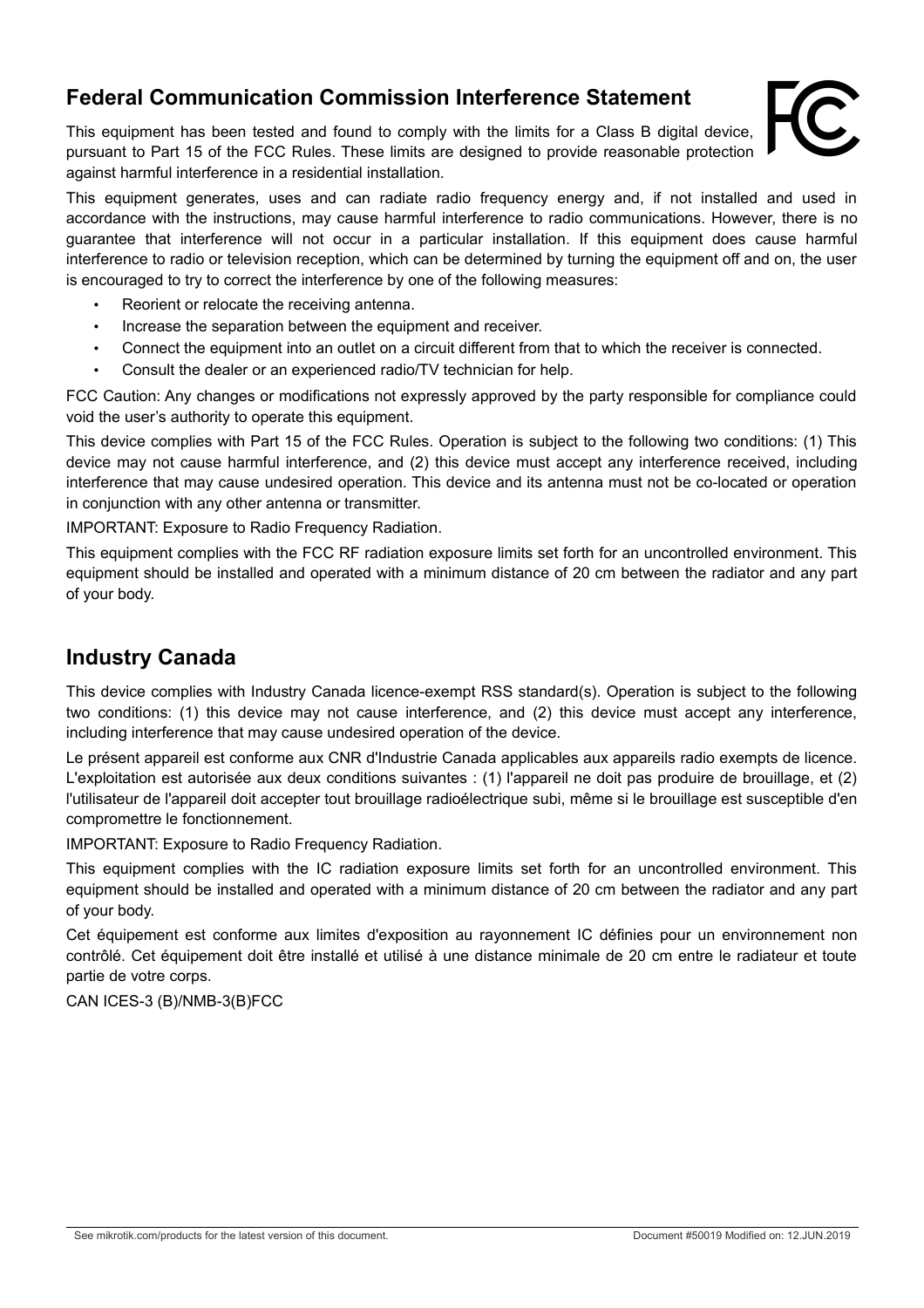#### **CE Declaration of Conformity**

Manufacturer: Mikrotikls SIA, Brivibas gatve 214i Riga, Latvia, LV1039.

|    | ividi iulaciui ci . Iviiri olinis OIA, Diivibas yatvo Z III inga, Latvia, Lv 1009                                                                                                                                                                         |  |  |  |  |
|----|-----------------------------------------------------------------------------------------------------------------------------------------------------------------------------------------------------------------------------------------------------------|--|--|--|--|
|    | ВСС настоящото Mikrotīkls SIA декларира, че този тип радиосъоръжение RouterBOARD е в съответствие с Директива 2014/53/EC.                                                                                                                                 |  |  |  |  |
|    | Цялостният текст на ЕС декларацията за съответствие може да се намери на следния интернет адрес: https://mikrotik.com/products                                                                                                                            |  |  |  |  |
|    | CS Tímto Mikrotīkls SIA prohlašuje, že typ rádiového zařízení RouterBOARD je v souladu se směrnicí 2014/53/EU. Úplné znění EU prohlášení o                                                                                                                |  |  |  |  |
|    | shodě je k dispozici na této internetové adrese: https://mikrotik.com/products                                                                                                                                                                            |  |  |  |  |
|    | DA Hermed erklærer Mikrotīkls SIA, at radioudstyrstypen RouterBOARD er i overensstemmelse med direktiv 2014/53/EU. EU-                                                                                                                                    |  |  |  |  |
|    | overensstemmelseserklæringens fulde tekst kan findes på følgende internetadresse: https://mikrotik.com/products                                                                                                                                           |  |  |  |  |
|    | DE Hiermit erklärt Mikrotīkls SIA, dass der Funkanlagentyp RouterBOARD der Richtlinie 2014/53/EU entspricht. Der vollständige Text der EU-                                                                                                                |  |  |  |  |
|    | Konformitätserklärung ist unter der folgenden Internetadresse verfügbar: https://mikrotik.com/products                                                                                                                                                    |  |  |  |  |
| ΕL | Με την παρούσα ο/η Mikrotīkls SIA, δηλώνει ότι ο ραδιοεξοπλισμός RouterBOARD πληροί την οδηγία 2014/53/ΕΕ. Το πλήρες κείμενο της<br>δήλωσης συμμόρφωσης ΕΕ διατίθεται στην ακόλουθη ιστοσελίδα στο διαδίκτυο: https://mikrotik.com/products               |  |  |  |  |
|    | EN Hereby, Mikrotīkls SIA declares that the radio equipment type RouterBOARD is in compliance with Directive 2014/53/EU. The full text of the                                                                                                             |  |  |  |  |
|    | EU declaration of conformity is available at the following internet address: https://mikrotik.com/products                                                                                                                                                |  |  |  |  |
|    | ES Por la presente, Mikrotīkls SIA declara que el tipo de equipo radioeléctrico RouterBOARD es conforme con la Directiva 2014/53/UE. El texto                                                                                                             |  |  |  |  |
|    | completo de la declaración UE de conformidad está disponible en la dirección Internet siguiente: https://mikrotik.com/products                                                                                                                            |  |  |  |  |
|    | ET Käesolevaga deklareerib Mikrotīkls SIA, et käesolev raadioseadme tüüp RouterBOARD vastab direktiivi 2014/53/EL nõuetele. ELi                                                                                                                           |  |  |  |  |
|    | vastavusdeklaratsiooni täielik tekst on kättesaadav järgmisel internetiaadressil: https://mikrotik.com/products                                                                                                                                           |  |  |  |  |
|    | Mikrotīkls SIA vakuuttaa, että radiolaitetyyppi RouterBOARD on direktiivin 2014/53/EU mukainen. EU-vaatimustenmukaisuusvakuutuksen                                                                                                                        |  |  |  |  |
|    | täysimittainen teksti on saatavilla seuraavassa internetosoitteessa: https://mikrotik.com/products                                                                                                                                                        |  |  |  |  |
|    | FR Le soussigné, Mikrotīkls SIA , déclare que l'équipement radioélectrique du type RouterBOARD est conforme à la directive 2014/53/UE. Le                                                                                                                 |  |  |  |  |
|    | texte complet de la déclaration UE de conformité est disponible à l'adresse internet suivante: https://mikrotik.com/products                                                                                                                              |  |  |  |  |
|    | HR Mikrotīkls SIA ovime izjavljuje da je radijska oprema tipa RouterBOARD u skladu s Direktivom 2014/53/EU. Cjeloviti tekst EU izjave o                                                                                                                   |  |  |  |  |
|    | sukladnosti dostupan je na sljedećoj internetskoj adresi: https://mikrotik.com/products                                                                                                                                                                   |  |  |  |  |
|    | HU Mikrotīkls SIA igazolja, hogy a RouterBOARD típusú rádióberendezés megfelel a 2014/53/EU irányelvnek. Az EU-megfelelőségi nyilatkozat                                                                                                                  |  |  |  |  |
|    | teljes szövege elérhető a következő internetes címen: https://mikrotik.com/products                                                                                                                                                                       |  |  |  |  |
| lΤ | Il fabbricante, Mikrotīkls SIA, dichiara che il tipo di apparecchiatura radio RouterBOARD è conforme alla direttiva 2014/53/UE. Il testo                                                                                                                  |  |  |  |  |
|    | completo della dichiarazione di conformità UE è disponibile al seguente indirizzo Internet: https://mikrotik.com/products                                                                                                                                 |  |  |  |  |
| IS | Hér með lýsir Mikrotīkls SIA því yfir að RouterBOARD er í samræmi við grunnkröfur og aðrar kröfur, sem gerðar eru í tilskipun 2014/53/EU.                                                                                                                 |  |  |  |  |
|    | Fullur texti ESB samræmisyfirlýsingar er að finna á eftirfarandi veffangi: https://mikrotik.com/products                                                                                                                                                  |  |  |  |  |
| LТ | Aš, Mikrotīkls SIA, patvirtinu, kad radijo įrenginių tipas RouterBOARD atitinka Direktyvą 2014/53/ES. Visas ES atitikties deklaracijos tekstas                                                                                                            |  |  |  |  |
|    | prieinamas šiuo interneto adresu: https://mikrotik.com/products                                                                                                                                                                                           |  |  |  |  |
|    | Ar šo Mikrotīkls SIA deklarē, ka radioiekārta RouterBOARD atbilst Direktīvai 2014/53/ES. Pilns ES atbilstības deklarācijas teksts ir pieejams                                                                                                             |  |  |  |  |
|    | šādā interneta vietnē: https://mikrotik.com/products                                                                                                                                                                                                      |  |  |  |  |
|    | MT B'dan, Mikrotīkls SIA , niddikjara li dan it-tip ta' tagħmir tar-radju RouterBOARD huwa konformi mad-Direttiva 2014/53/UE. It-test kollu tad-                                                                                                          |  |  |  |  |
|    | dikjarazzjoni ta' konformità tal-UE huwa disponibbli f'dan l-indirizz tal-Internet li ġej: https://mikrotik.com/products                                                                                                                                  |  |  |  |  |
|    | NL  Hierbij verklaar ik, Mikrotīkls SIA , dat het type radioapparatuur RouterBOARD conform is met Richtlijn 2014/53/EU. De volledige tekst van                                                                                                            |  |  |  |  |
|    | de EU-conformiteitsverklaring kan worden geraadpleegd op het volgende internetadres: https://mikrotik.com/products<br>NOMikrotīkls SIA erklærer herved at utstyret RouterBOARD er i samsvar med de grunnleggende krav og øvrige relevante krav i direktiv |  |  |  |  |
|    | 2014/53/EU. Den fulle teksten til EU-samsvarserklæringen er tilgjengelig på følgende internettadresse: https://mikrotik.com/products                                                                                                                      |  |  |  |  |
|    | Mikrotīkls SIA niniejszym oświadcza, że typ urządzenia radiowego RouterBOARD jest zgodny z dyrektywą 2014/53/UE. Pełny tekst                                                                                                                              |  |  |  |  |
|    | deklaracji zgodności UE jest dostępny pod następującym adresem internetowym: https://mikrotik.com/products                                                                                                                                                |  |  |  |  |
|    | PT O(a) abaixo assinado(a) Mikrotīkls SIA declara que o presente tipo de equipamento de rádio RouterBOARD está em conformidade com a                                                                                                                      |  |  |  |  |
|    | Diretiva 2014/53/UE. O texto integral da declaração de conformidade está disponível no seguinte endereço de Internet:                                                                                                                                     |  |  |  |  |
|    | https://mikrotik.com/products                                                                                                                                                                                                                             |  |  |  |  |
|    | ROPrin prezenta, Mikrotīkls SIA declară că tipul de echipamente radio RouterBOARD este în conformitate cu Directiva 2014/53/UE. Textul                                                                                                                    |  |  |  |  |
|    | integral al declaratiei UE de conformitate este disponibil la următoarea adresă internet: https://mikrotik.com/products                                                                                                                                   |  |  |  |  |
|    | SK Mikrotīkls SIA týmto vyhlasuje, že rádiové zariadenie typu RouterBOARD je v súlade so smernicou 2014/53/EÚ. Úplné EÚ vyhlásenie o                                                                                                                      |  |  |  |  |
|    | zhode je k dispozícii na tejto internetovej adrese: https://mikrotik.com/products                                                                                                                                                                         |  |  |  |  |
|    | SL Mikrotīkls SIA potrjuje, da je tip radijske opreme RouterBOARD skladen z Direktivo 2014/53/EU. Celotno besedilo izjave EU o skladnosti je                                                                                                              |  |  |  |  |
|    | na voljo na naslednjem spletnem naslovu: https://mikrotik.com/products                                                                                                                                                                                    |  |  |  |  |
|    | SV Härmed försäkrar Mikrotīkls SIA att denna typ av radioutrustning RouterBOARD överensstämmer med direktiv 2014/53/EU. Den fullständiga                                                                                                                  |  |  |  |  |
|    | texten till EU-försäkran om överensstämmelse finns på följande webbadress: https://mikrotik.com/products                                                                                                                                                  |  |  |  |  |

#### **MPE statement**

This equipment complies with EU radiation exposure limits set forth for an uncontrolled environment. This equipment should be installed and operated with minimum distance of 20 cm between the radiator and your body, unless specifically stated otherwise in page 1 of this document. In RouterOS you must specify your country, to make sure local wireless regulations are observed.

#### **Frequency bands terms of use**

| Frequency range (for applicable models) Channels used Maximum Output Power (EIRP) Restriction |           |          |                                                        |
|-----------------------------------------------------------------------------------------------|-----------|----------|--------------------------------------------------------|
| 2412-2472 MHz                                                                                 | - 13      | $20$ dBm | Without any restriction to use in all EU Member States |
| 5150-5250 MHz                                                                                 | 26 - 48   | 23 dBm   | Restricted to indoor use only*                         |
| 5250-5350 MHz                                                                                 | 52 - 64   | $20$ dBm | Restricted to indoor use only*                         |
| 5470-5725 MHz                                                                                 | 100 - 140 | 27 dBm   | Without any restriction to use in all EU Member States |

*\* It is the customer's responsibility to follow local country regulations, including operation within legal frequency channels, output power, cabling requirements, and Dynamic Frequency Selection (DFS) requirements. All Mikrotik radio devices must be professionally installed!*

*Note. Information contained here is subject to change. Please visit the product page on [www.mikrotik.com](http://www.mikrotik.com/) for the most up to date version of this document.*